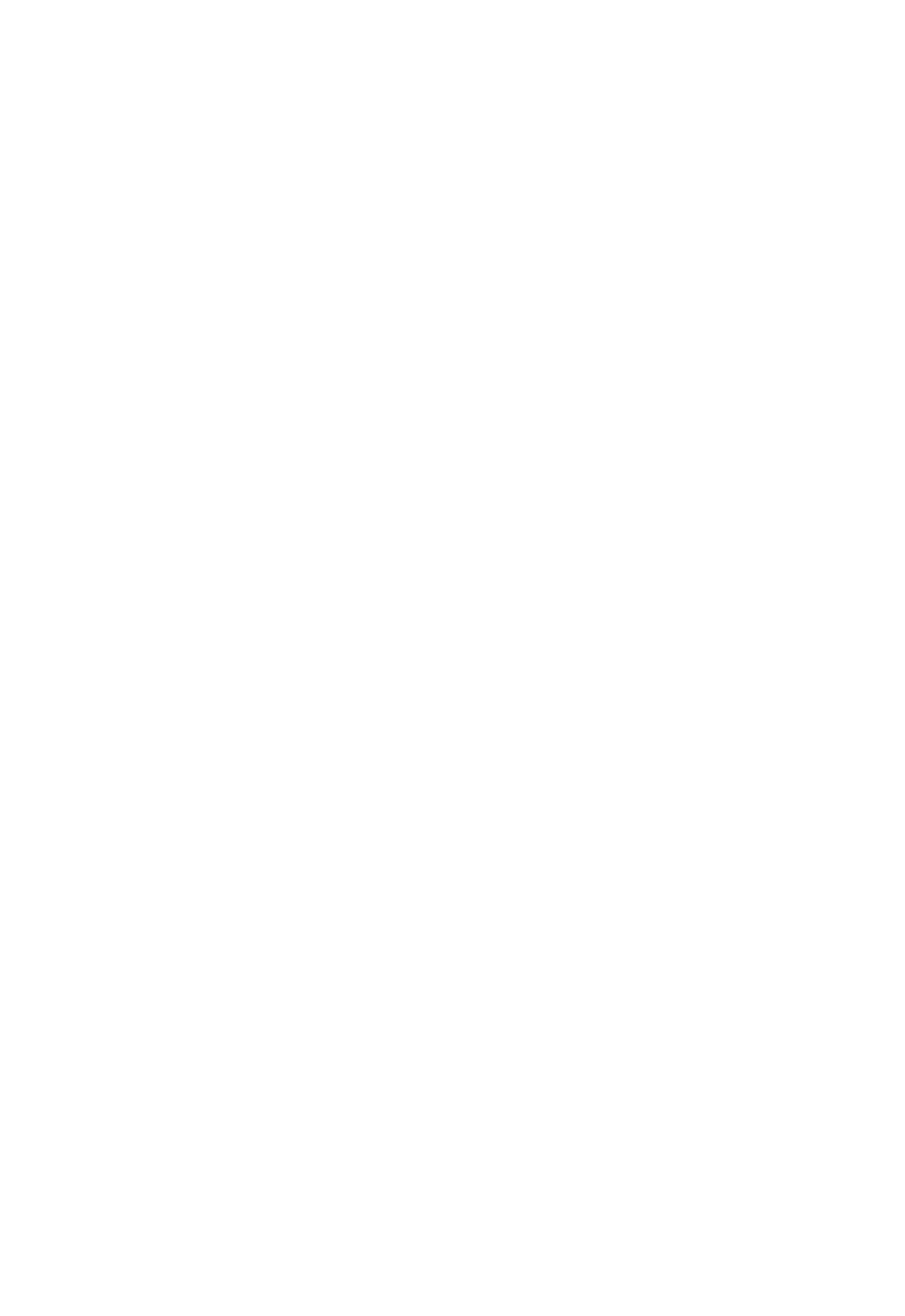*Congratulations! You have just acquired a WaxWel Paraffin Bath unit, designed and manufactured by Fabrication Enterprises. Please read the following information carefully as it is designed to help provide optimum heat therapy.*

# IMPORTANT SAFETY INSTRUCTIONS

*When using an electrical appliance, especially when children are present, basic safety precautions should always be followed, including the following:*

- 1. Always unplug the WaxWel Paraffin Bath unit from the electrical outlet immediately after using.
- 2. Do not use when bathing or showering
- 3. Do not use, store or place appliance where it could fall or be pulled into water.
- 4. If appliance does accidentally fall into water or liquid, DO NOT TOUCH, unplug it immediately!
- 5. Never operate this product if it has a damaged cord or plug.
- 6. Do not touch the inside or bottom of the unit as they are hot.
- 7. Do not apply hot wax near eyes or other heat sensitive areas, to any open skin lesion, skin injury or skin eruption.
- 8. Use WaxWel Paraffin Bath on a level surface.
- 9. Allow the appliance to completely cool before handling, cleaning or storing.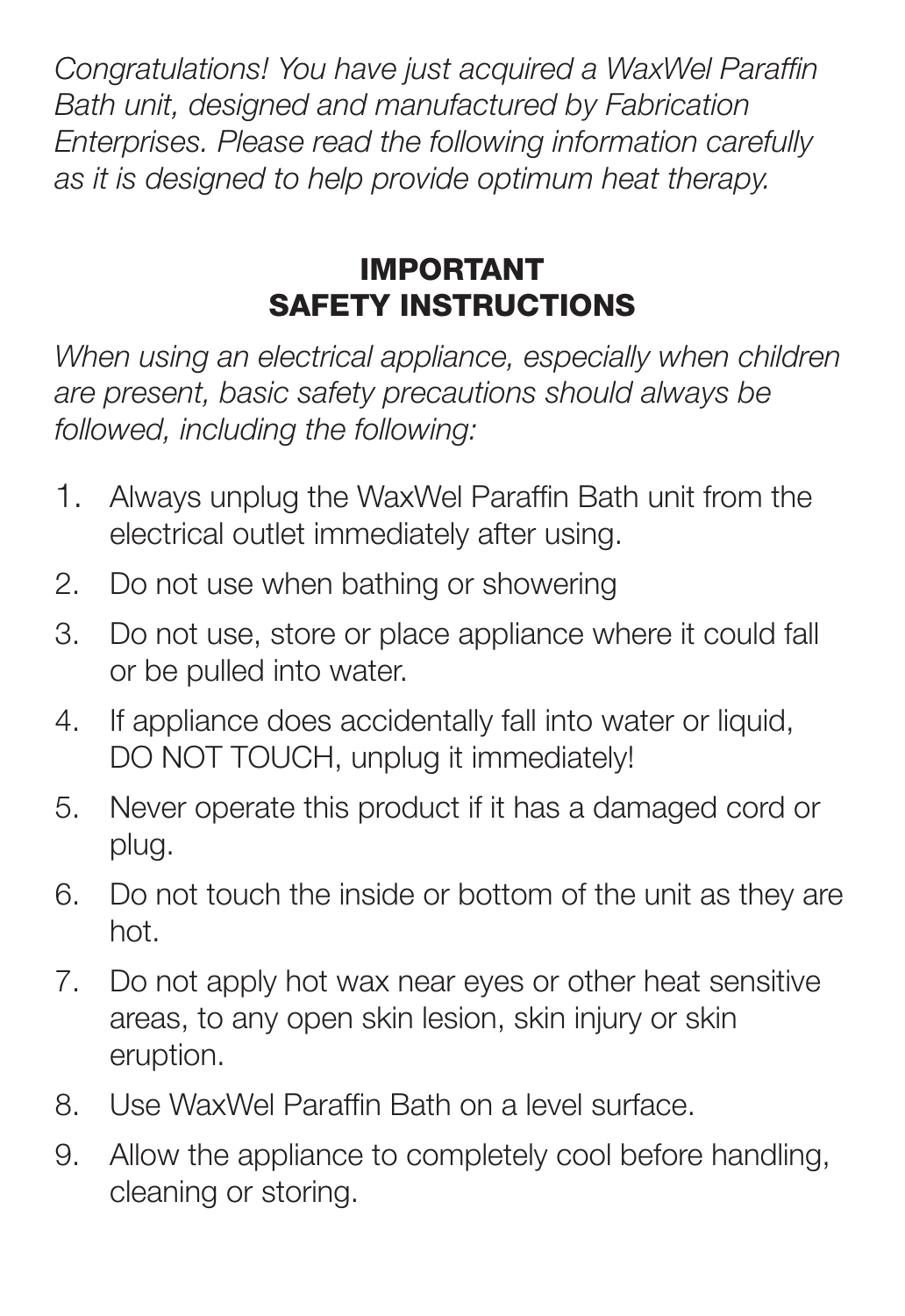- 10. Do not plug or unplug this appliance when hands or body is wet.
- 11. Store appliance in a moisture free place.
- 12. Do not continue to use this unit if experiencing pain, discomfort or irritation.
- 13. Please keep the level of paraffin wax in the WaxWel Paraffin Bath unit at the indicated line inside the bath.
- 14. Do not heat paraffin wax on stove, microwave or any other method than the WaxWel Paraffin Bath unit.

# OPERATING STEPS

# Filling the WaxWel Paraffin Bath

- a. Remove the lid and all plastic and paper wrapping along with all literature in the unit.
- b. Make sure the unit is on a level, flat, heat resistant surface.
- c. The paraffin wax beads or blocks are in 1 lb. bags. There should be six (6) bags in the WaxWel Paraffin Bath unit.
- d. Open and place half the bags of paraffin wax into the unit, add remaining when these have melted.
- e. The ON position is indicated by the illuminating light.
- f. Place the lid back on the unit to retain heat.
- g. It will take approximately 50-60 minuted to begin to see the wax starting to melt. The total time to melt six pounds of was is approximately 4-6 hours.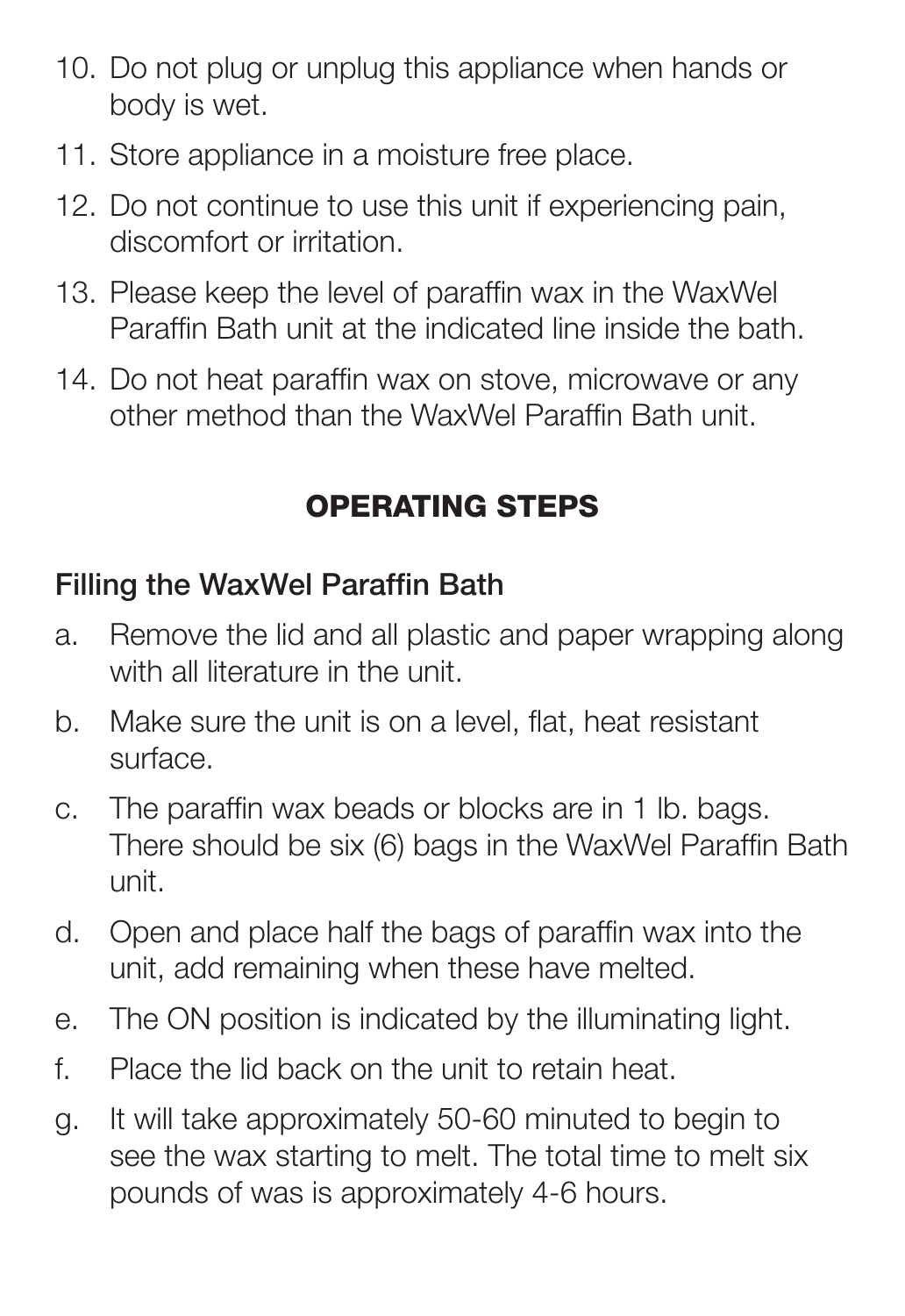### Heating System

The heating element of this unit heats the paraffin wax to approximately 125-135 degrees Fahrenheit and will automatically shut off if the thermostat malfunctions. The illuminating light indicates the unit is on and operating.

### For Hands



A helpful suggestion - to retain heat you can place your hand into a plastic liner and cover your hand with the terry cloth mitt for 15 minutes to continue longer heat therapy.

- 1. Remove all jewelry and wash and dry hands thoroughly.
- 2. Remove lid from the WaxWel Paraffin Bath unit and carefully test the temperature of the wax on the inside of your wrist.
- 3. Open your hand by spreading your fingers apart and slowly immerse your hand into the paraffin wax. Then gently remove your hand from the heat, wait approximately 3 seconds (for the paraffin to set on your hand) and dip your hand again into the wax. Re-dip your hand into the wax using the same technique threefour times. The more layers of wax you create help to insulate the heat therapy.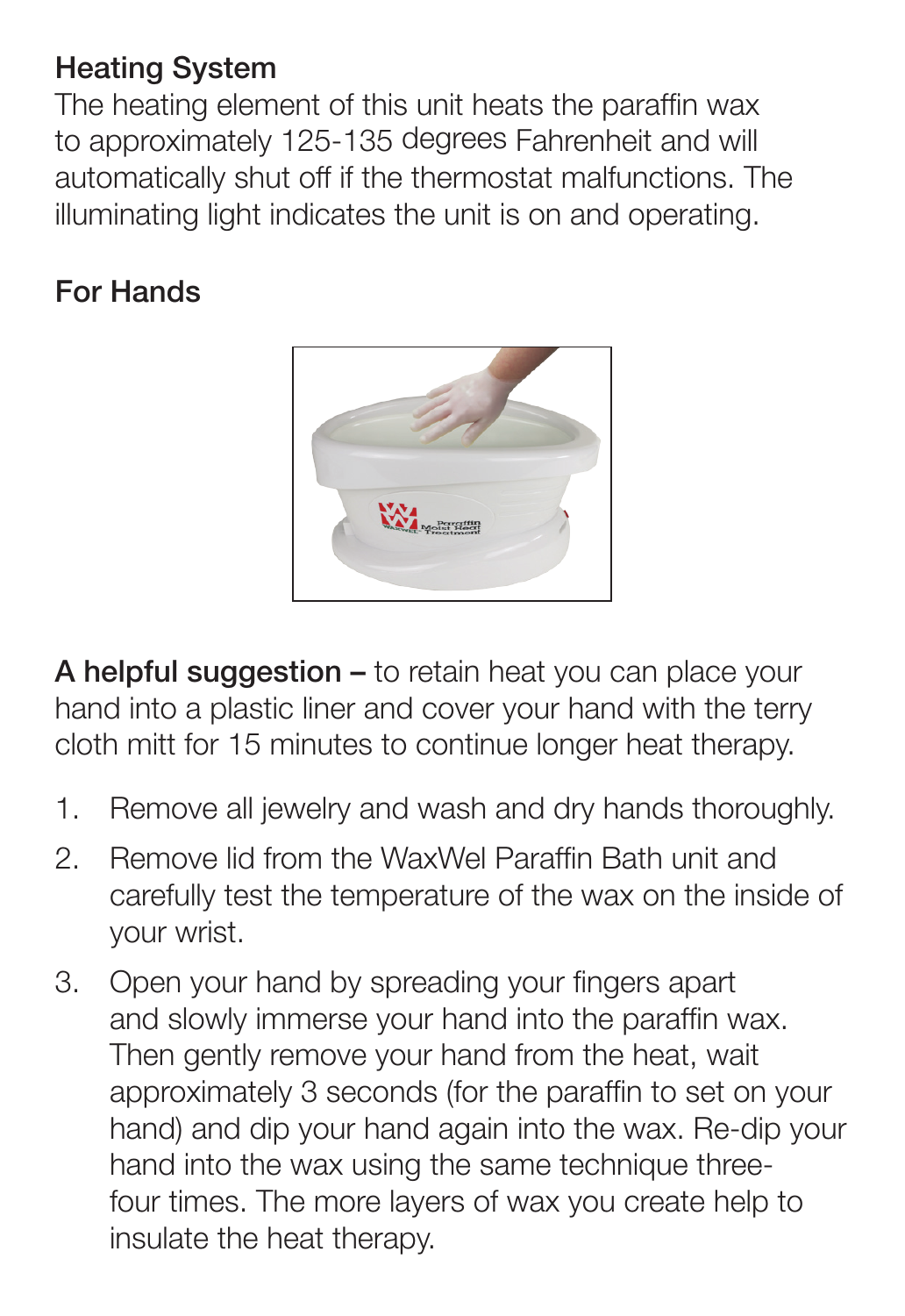- 4. After heat therapy is finished, peel the hardened wax from your hands. Start from the wrist and work in a downward motion removing all the paraffin.
- 5. We recommend you discard the shell of hard wax, as it may contain build-up from skin. DO NOT PUT PARAFFIN RESIDUE BACK INTO THE BATH UNIT.
- 6. To complete your therapy treatment, you can massage oil or lotion of your choice into your hands to maintain softness.

#### For Elbows and Feet



Please follow directions from 1-6 outlined for hands.

NOTE: The paraffin usually takes 12-15 minutes to completely harden.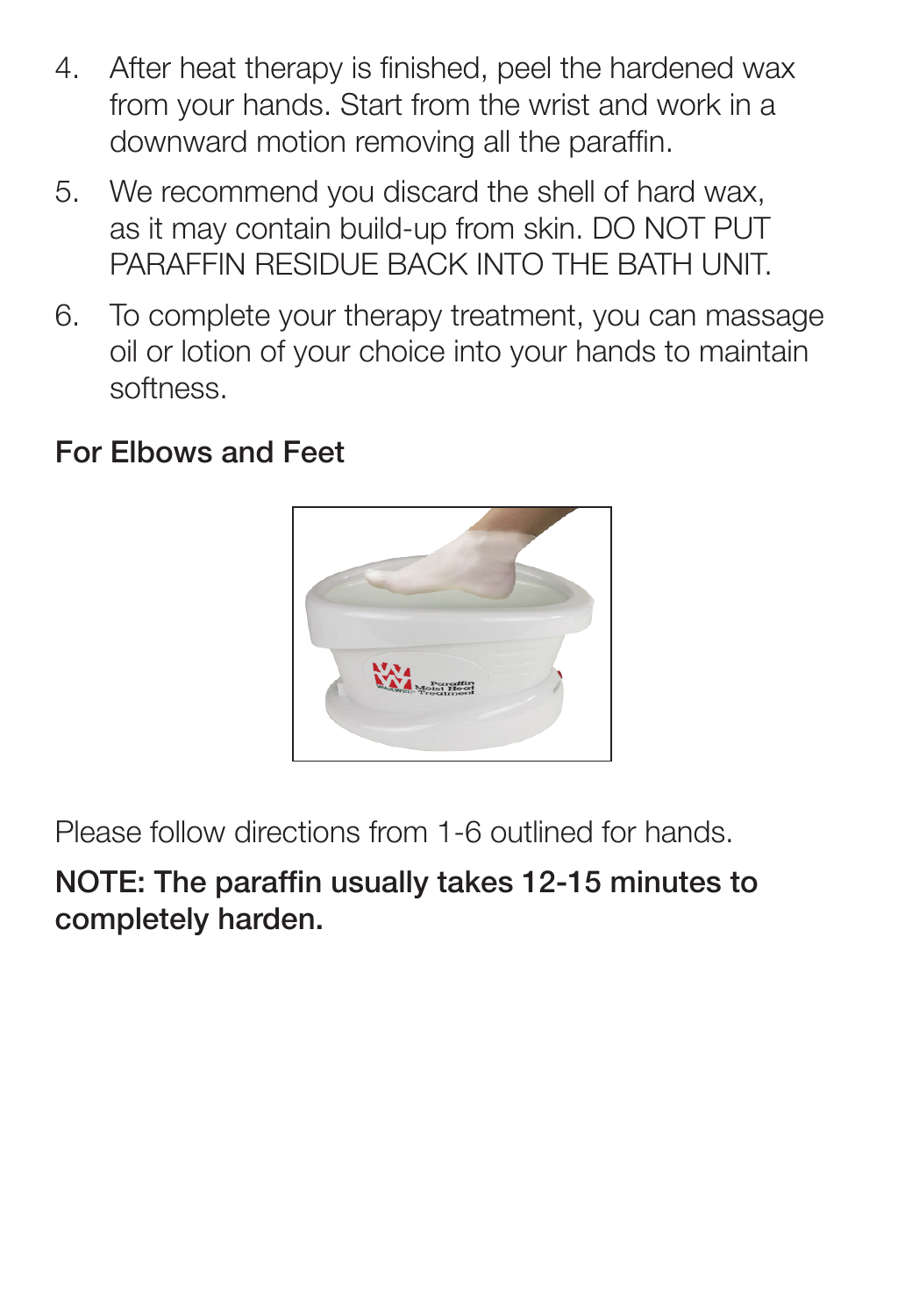# CLEANING AND SANITIZING UNIT

# WHEN TO CLEAN UNIT

- 1. When paraffin wax becomes discolored or dry.
- 2. Or when there is evidence of build-up of skin or debris on the bottom of the unit.

# HOW TO CLEAN UNIT

- 3. Allow the wax to solidify, which could take several hours.
- 4. Plug in the unit and allow it to become warm enough to push on one end which causes the other end to lift slightly. Then unplug the unit. Carefully push on one side of the wax and carefully remove it from the WaxWel Paraffin Bath unit. Wipe out the inside of the tub of the unit and dry with cloth or paper towel.

# **SANITIZE**

- 5. Clean the unit with a disinfectant and wipe dry with cloth or paper towel. (REMEMBER the unit MUST BE unplugged and cool before cleaning).
- 6. DO NOT USE any chlorine based or bleach cleanser.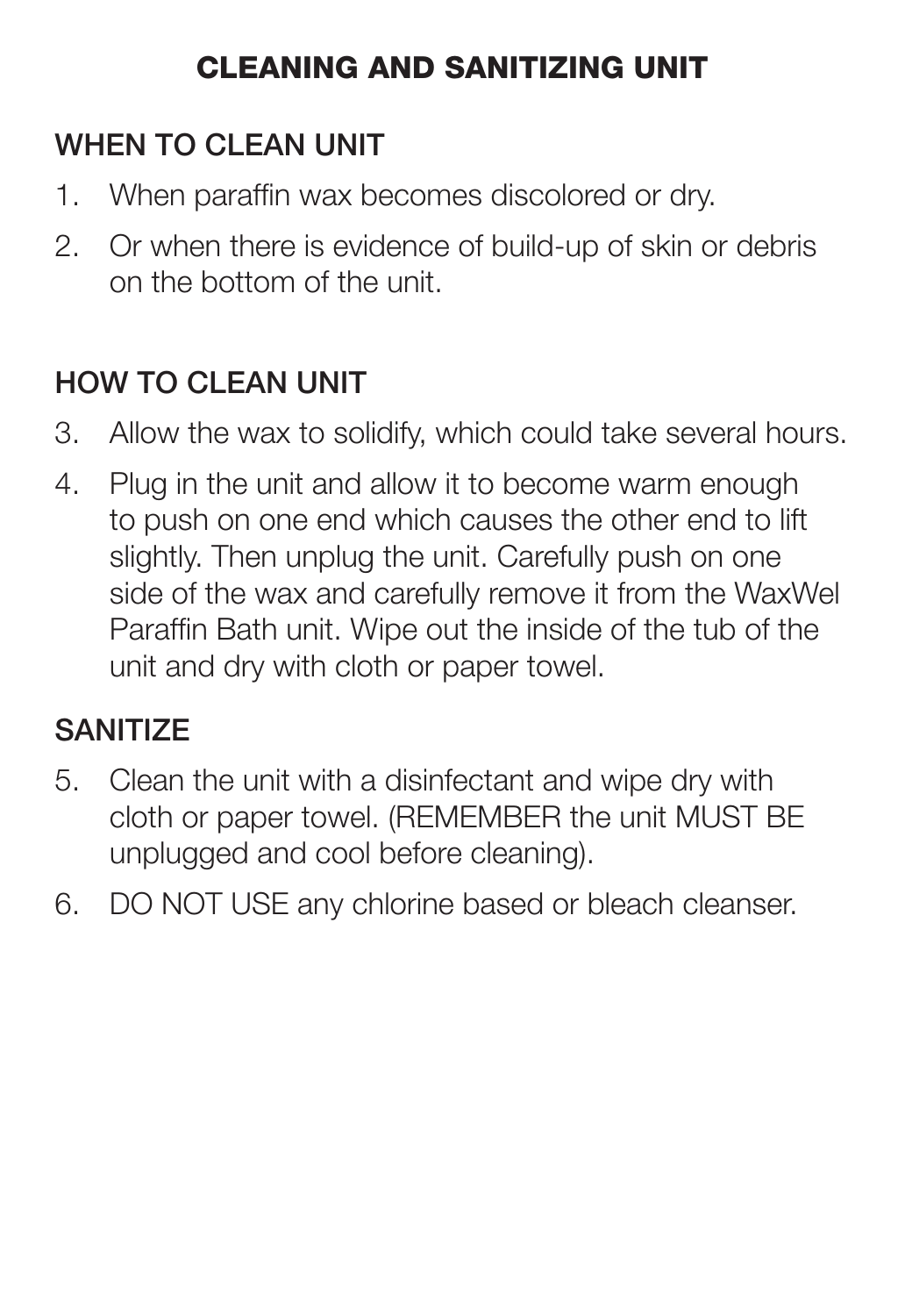Distributed by Fabrication Enterprises, Inc.

P.O. Box 1500 White Plains, New York 10602 USA

TEL: (914) 345-9300 • (800) 431-2830 FAX: (914) 345-9800 • (800) 634-5370

Made in China

Website: FabEnt.com

email: info@FabEnt.com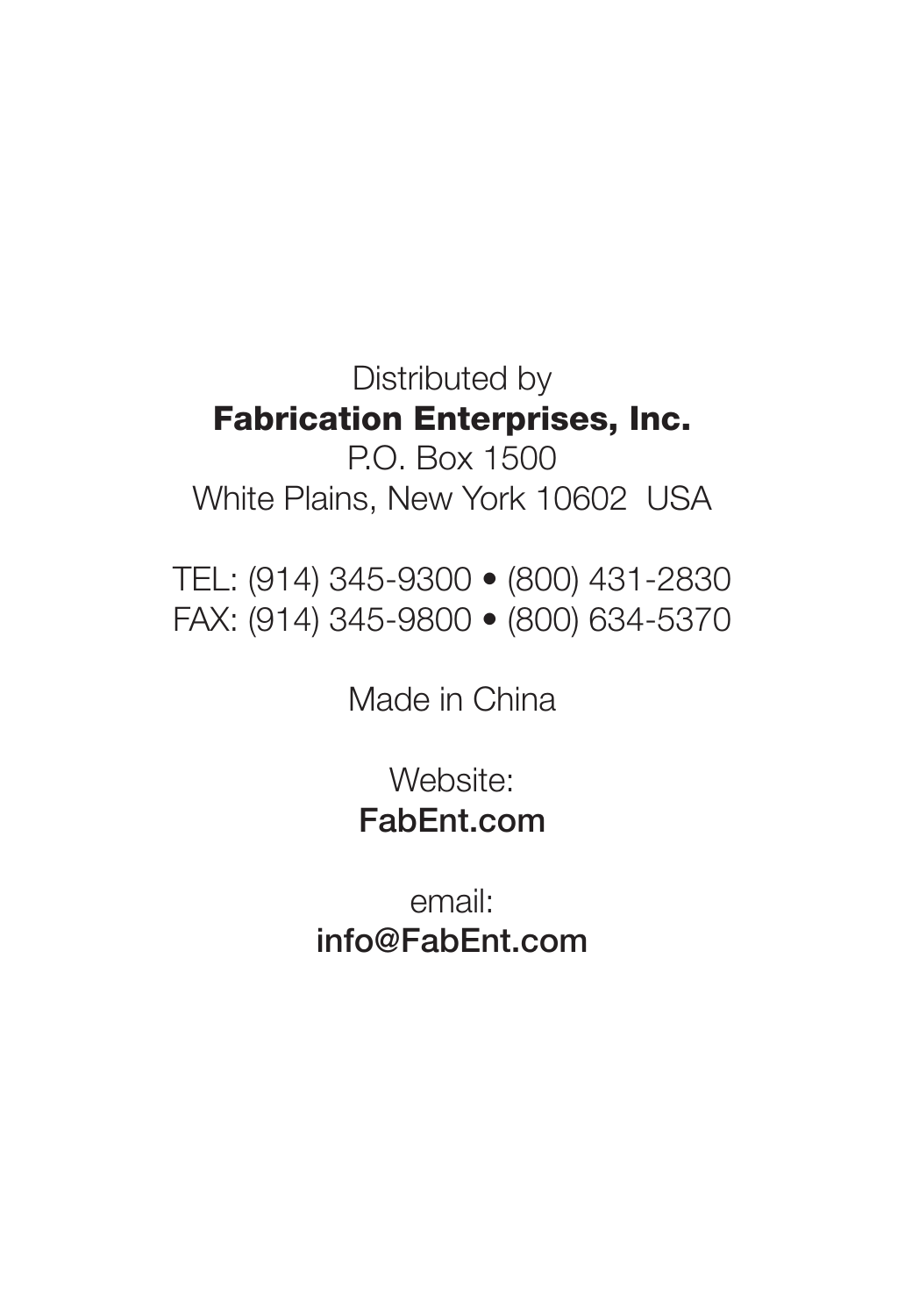# WARRANTY AND RETURN POLICY

WaxWel Paraffin Heat Therapy Bath comes with a six month warranty. Repairs needed as a result of accident or misuse of this unit are not covered under this warranty.

IMPORTANT: Fabrication Enterprises reserves the right to repair or replace warranted product.

For Customer Service: To ask any questions regarding the WaxWel Paraffin Bath unit call (800) 431-2830.

Paraffin waxes are available in pellet and block form. Individually packaged in 1 lb. bags. (6 bags per box) Unscented Wintergreen **Lavender Citrus** Peach Rose Blossom

Prices to be supplied Call Manufacturer for return instructions

#### RETURNS:

- A. Obtain a return authorization number from Fabrication Enterprises Customer Service Department.
- B. Return the merchandise to the location given by Fabrication Enterprises Customer Service Department.
- C. Keep a record covering the shipment of returned merchandise (this is for your protection in case you need to get a proof-of-delivery from the shipper).
- D. No unauthorized return will be accepted.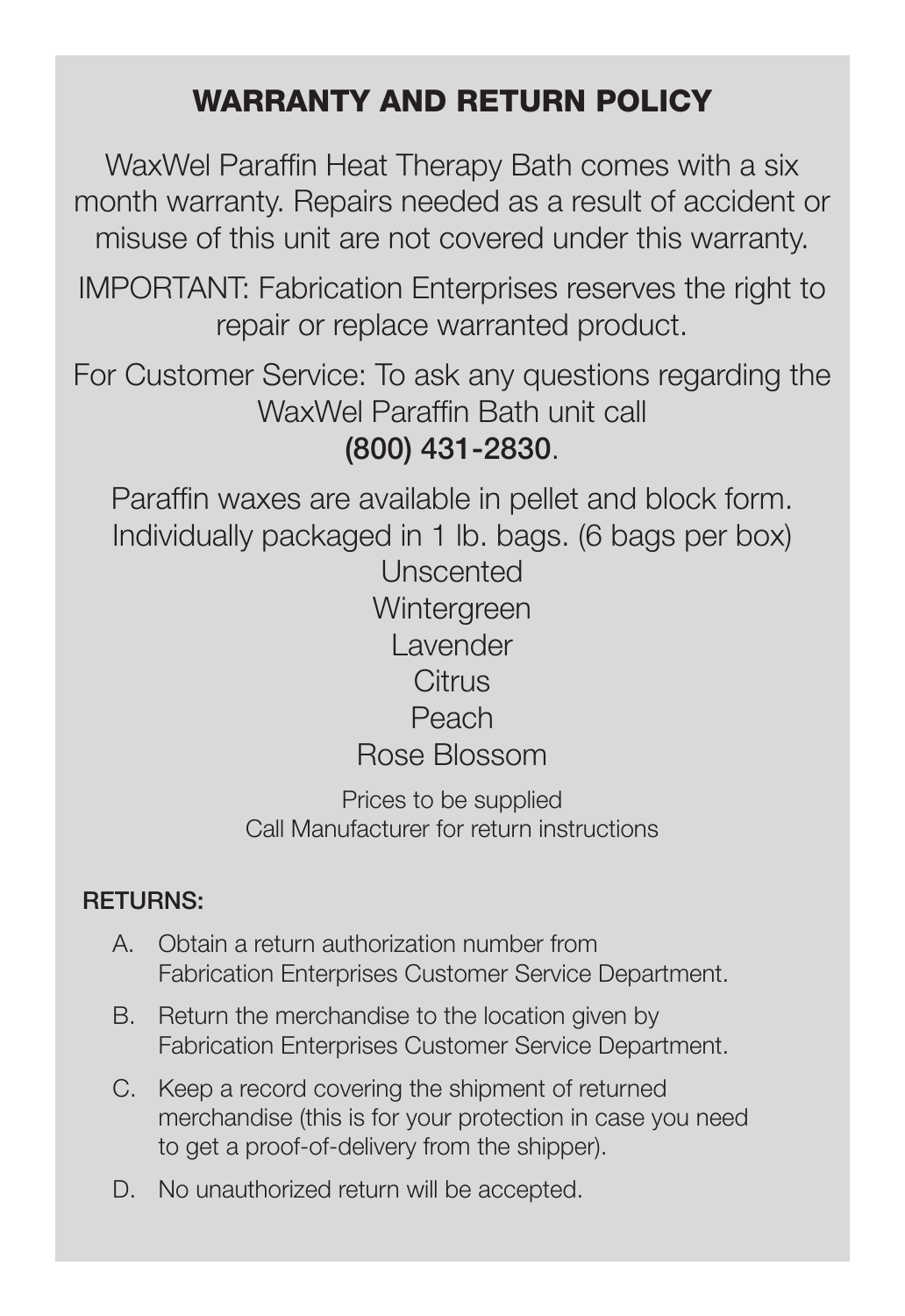| <b>WARRANTY CARD</b>                                                   |  |              |
|------------------------------------------------------------------------|--|--------------|
| Date and Place of Purchase                                             |  |              |
| lName:<br>Address:                                                     |  |              |
| Telephone No:                                                          |  |              |
| Purchased this product for:<br>Healthcare $\square$ Cosmetic $\square$ |  | Other $\Box$ |